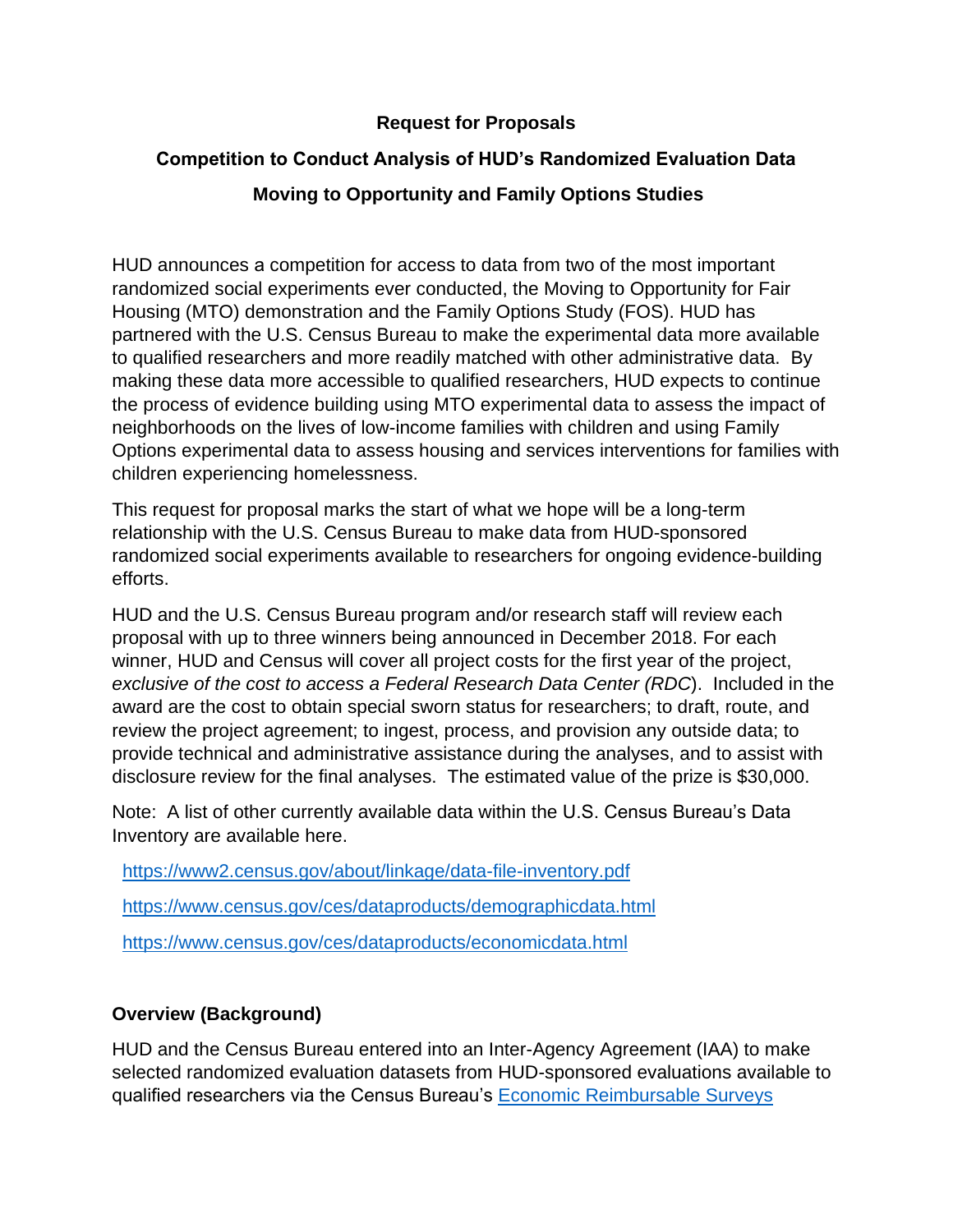[Division.](https://www.census.gov/about/adrm/linkage.html) Approved projects can access the datasets at one of 28 [Federal Statistical](https://www.census.gov/about/adrm/fsrdc/locations.html)  [Research Data Centers \(FSRDC's\)](https://www.census.gov/about/adrm/fsrdc/locations.html) Researchers working on approved projects must obtain Special Sworn Status (SSS) with the Census Bureau.

The first datasets being made available were collected as part of randomized evaluations – Moving to Opportunity and Housing and Services Options for Homeless Families (hereafter Family Options Study).

[Moving to Opportunity \(MTO\)](https://www.huduser.gov/portal/publications/pubasst/MTOFHD.html) ran from 1994 to 1998 and involved 4,600 families from high-poverty public housing projects in Baltimore, Boston, Chicago, Los Angeles, and New York. These families were randomly assigned to one of three groups: those who received a housing voucher that they could use only in low-poverty neighborhoods, those who received a housing voucher without that limitation, or those who could continue to live in public housing. Participating families were tracked directly through 2010, and researchers have conducted some matching exercises from later data. The power of the experimental design permits researchers to derive the impact of neighborhood on the lives of low-income families with children without bias from selfselection or other omitted variables.

[Family Options](https://www.huduser.gov/portal/publications/Family-Options-Study.html) (FOS) was a multi-site random assignment experiment designed to understand which housing and services interventions work best for families with children experiencing homelessness and learn whether certain types of families benefit more or less from different interventions. Between 2010 and 2012, a total of 2,282 families in 12 communities nationwide, including more than 5,000 children, were recruited for the study after staying at least 1 week in emergency shelter. Families were randomly assigned to one of four possible interventions that differed in the duration of housing assistance provided or in the intensity of social services offered: (a) a long-term deep housing subsidy, usually in the form of a housing choice voucher, with no specialized services; (b) community based rapid re-housing, which is temporary rental assistance for up to 18 months with limited housing-related services; (c) project-based transitional housing, which is temporary housing for up to 24 months in an agency-controlled building coupled with intensive supportive services; and d) usual care, which was whatever mix of housing and services that homeless families could obtain on their own outside of the demonstration.

### **Eligibility**

Proposals are being accepted from non-profit policy or research organizations and persons affiliated with a policy or research organization who have demonstrated experience and expertise conducting and completing rigorous policy research and evaluation using social and behavioral science data. (Note: Government, academic, non-profit, and not-for-profit organizations are eligible.) Additionally, any person on an approved project who will be entering the Census Bureau's secure environment to look at or work with restricted data must obtain SSS with the Census Bureau. The Census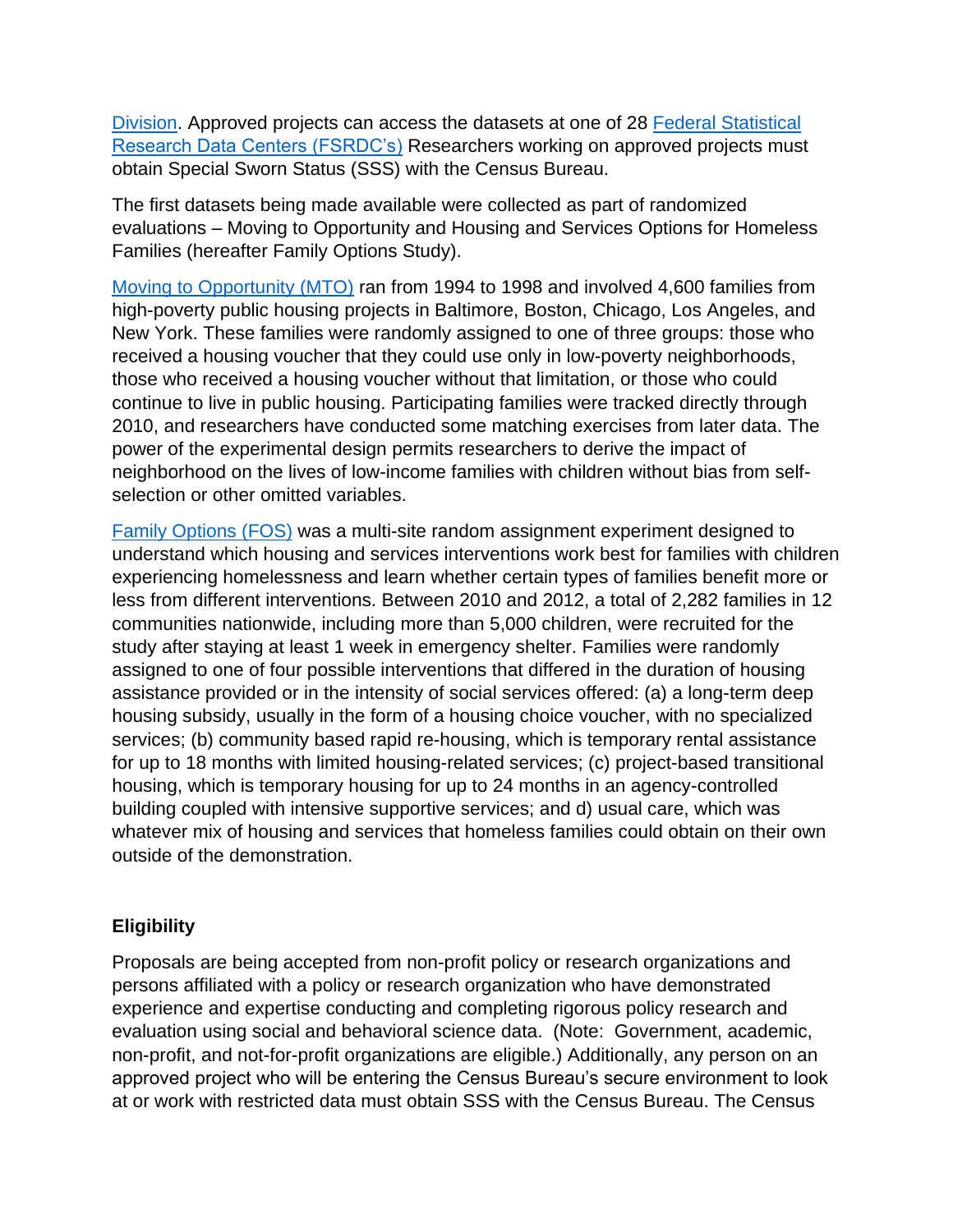Bureau gives SSS to individuals to conduct work that specifically benefits a Census Bureau program. SSS individuals are sworn for life to protect the data as Census Bureau employees are sworn, and they are subject to the same legal obligations and penalties. Users must also adhere to relevant ethics, confidentiality, and privacy protection procedures. Thus, applicants must have at least one person on their team who will be able to meet the requirements for being granted SSS by the Census Bureau for carrying out the proposed research project.

As a researcher with SSS, you will be given restricted access to either the Moving to Opportunity and/or the Family Options Study with the expectation that you fully perform the tasks outlined in your proposal. SSS is authorized by Title 13 U.S.C. 23 (c) ― to assist the Bureau of the Census in performing the work authorized by this title. Under this title, SSS researchers must adhere to all Census Bureau security and data stewardship standards and the data may only be used for statistical purposes. That is, data you will have access to for statistical purposes may not be used to make decisions regarding a specific individual, housing authority, housing provider, or business.

NOTE: The discretionary authority to swear in researchers with SSS rests with the Census Bureau.

### **Deliverable (Submission of Proposal)**

In general, each proposal should clearly describe the organization's and/or researcher's experience performing the proposed scope of work; the analysis plan and methodology for performing the proposed scope of work; and the proposed research outputs. The proposal should not exceed 10 pages.

Each proposal will be assessed by HUD program and/or research staff and depending on the scope of the proposed project may involve staff from other federal agencies with research interests aligned to the topic(s) proposed.

At a minimum, each proposal should include:

- The HUD dataset for which access is requested (one HUD study dataset per submission)
- Analysis Plan.
	- $\circ$  The applicant must include an analysis plan for the project that is reasonable to undertake the work. The narrative should present a clear, practical, and forward-looking plan to fully perform the tasks outlined in the proposal.
- Research and Development Design.
	- o The applicant must include a preliminary research and development design that specifically addresses this project.
	- $\circ$  The applicant must include a brief description of the research literature and the contribution of the proposed project.